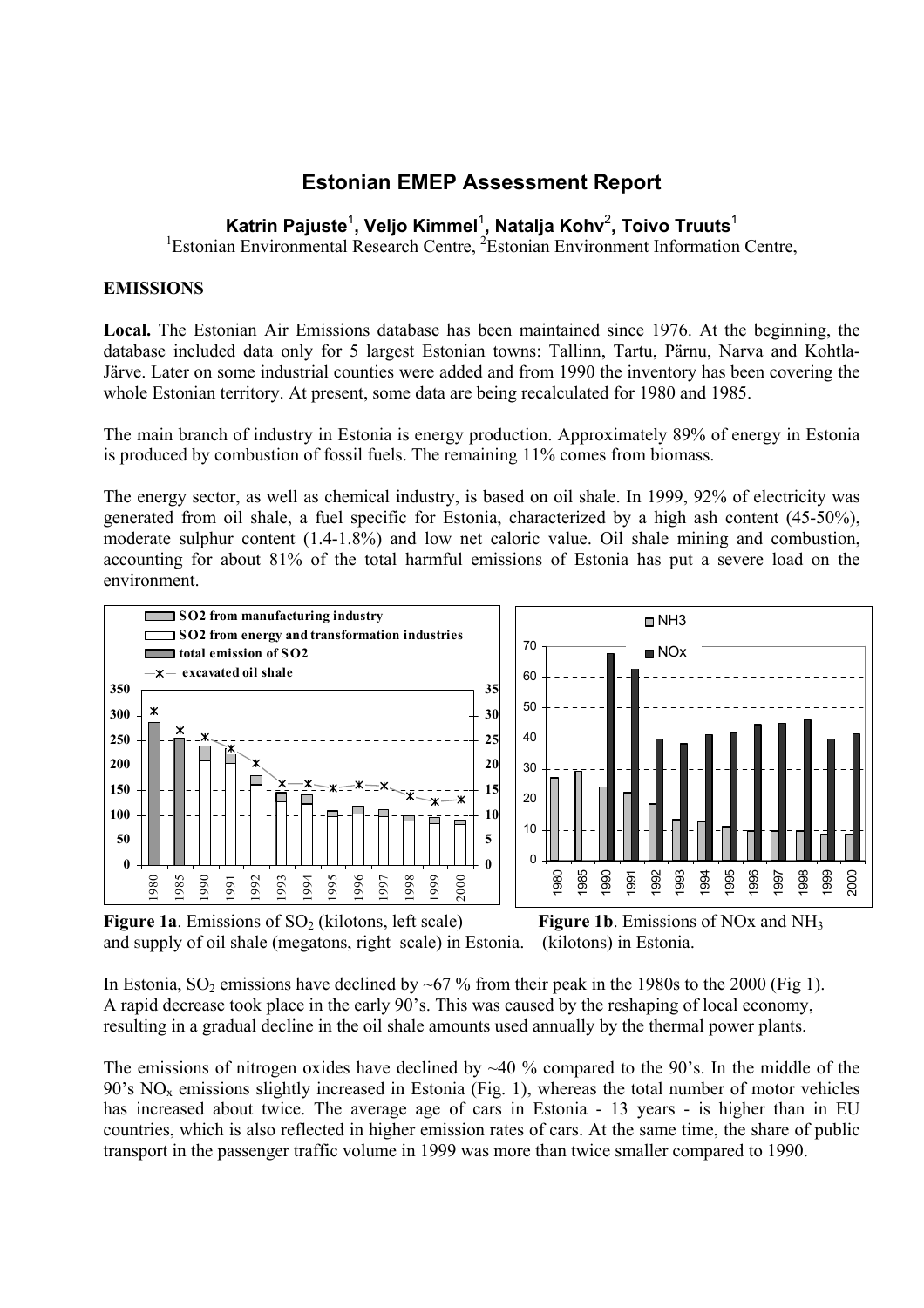The main sources of ammonia emission in Estonia are agriculture: manure management and fertilizer consumption. The emission of ammonia has reduced by 68% since 1980 due to the decrease in livestock numbers (especially dairy cows and cattle as the most significant sources of  $NH<sub>3</sub>$  emission) and reduced use of mineral fertilizers.

**Transboundary fluxes.** The EMEP database of source-receptor matrices for 1996 and 1998, and the paper EMEP/ MSC-W (2000) shows that polluted air was mostly imported to Estonia from Western and Central Europe and neighboring countries. The biggest part of incoming pollution originates in international shipping, Poland, Germany, Russia, Finland, and Latvia. All the named countries reduced their emissions of  $SO_2$  and  $NO_x$  during the 90s. Thus if patterns of transport of air masses were throughout the study period similar to those in 1996 and 1998, the import of pollution to Estonia has reduced during the considered period.

#### **MONITORING STATIONS AND DATA QUALITY**

In Estonia, the first systematic measurements in background stations begun on the islands lying in west Estonia (Sõrve and Vilsandi stations) in the 80s and soon after in the Lahemaa National Park.



At the beginning (1985-1991), Estonian stations were operated by the Hydrometeorological Institute using measuring equipment and methods of the former USSR. Samples were analysed in different laboratories and unfortunately differences in test results arouse doubts concerning reliability of data. There are also many gaps in data series.

After gaining independence in 1991, environmental monitoring underwent reorganization. This also explains the existence of gaps in data for the period 1992-1993. The collection of data on the state of the environment has been budgetary since 1994. The Estonian Environmental Research Centre (EERC) has been operating the monitoring stations from the same year. The CLRTAP and its first protocols were signed by Estonia as late as in 2000 and the EMEP financing protocol in 2001.

The longest available data series exist for Lahemaa (SU09/EE09) station. The station at Sõrve (SU02) operated only until 1991. The station located on the island of Vilsandi (SU11/EE11) provided data occasionally in 1989-1990. Systematic data submission has been taken place since 1994. Improvements have been made in data quality for precipitation components (Table 3), which reach now the level A and B for most of compounds (Table 3).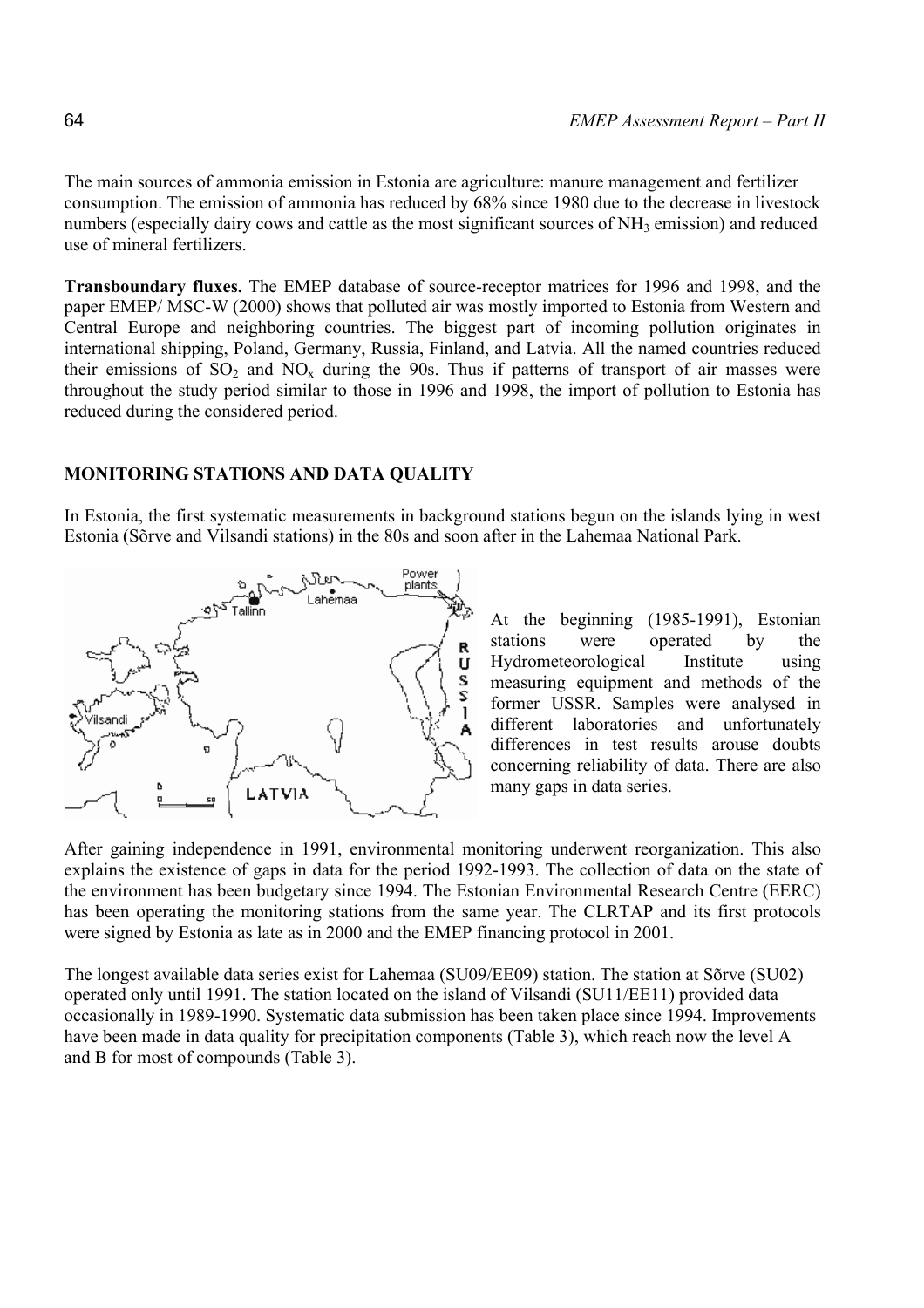| Medium        | l'ype        | Sampling time  | Components                                                                                                                                                                                  |
|---------------|--------------|----------------|---------------------------------------------------------------------------------------------------------------------------------------------------------------------------------------------|
| Air           | Gas          | 24h            | $SO_2$ , NO <sub>2</sub> , SO <sub>4</sub> (EE09)                                                                                                                                           |
|               |              | 1 <sub>h</sub> | $SO_2$ , NO <sub>2</sub> , O <sub>3</sub> (EE11)                                                                                                                                            |
| Precipitation | Ions         | Weekly         | $SO_4^{2}$ , NH <sub>4</sub> <sup>+</sup> , NO <sub>3</sub> <sup>-</sup> , Na <sup>+</sup> , Mg <sup>2+</sup> ,<br>$K^+$ , Ca <sup>2+</sup> , Cl <sup>-</sup> , pH,<br>conductivity, amount |
|               | Heavy metals | Monthly        | As, Cd, Cu, Hg, Pb, Zn                                                                                                                                                                      |

### **Table 2. Measurement programme**

#### **Table 3**. **Overview of data uncertainty for precipitation and air quality measurements**

| Air data quality | SO <sub>2</sub> | NO,             | SO <sub>4</sub> |             |             |                 |                  |
|------------------|-----------------|-----------------|-----------------|-------------|-------------|-----------------|------------------|
| Lahemaa EE09     | $\leq \pm 25\%$ | $\leq \pm 30\%$ | $\leq \pm 25\%$ |             |             |                 |                  |
| Precipitation    | $SO_4$          | NH4             | NO <sub>3</sub> | pH          | Na          | $Mg$ , Ca, K    |                  |
| data quality     |                 |                 |                 |             |             |                 |                  |
| Lahemaa EE09     | $<\pm 10\%$     | $\leq \pm 25\%$ | $\leq \pm 10\%$ | $<\pm 10\%$ | $<\pm 10\%$ | $\leq \pm 25\%$ | $\leq \pm 2.5\%$ |
| Vilsandi EE11    | $\leq \pm 10\%$ | $\leq \pm 25\%$ | $\leq \pm 10\%$ | $<\pm 10\%$ | $<\pm 10\%$ | $\leq \pm 25\%$ | $\leq \pm 25\%$  |

# **SULPHUR AND NITROGEN COMPOUNDS IN AIR**

The origin of S and N compounds was calculated by using the trajectories obtained via the EMEP Lagrangian model (EMEP MSC-W). About 30 % of sector values were undetermined with random distribution in sectors. The most frequent transport sectors at Lahemaa and Vilsandi stations were western (Fig 3). On the other hand, at Vilsandi, the prevailing wind directions along the coast of the island are SW and N, whereas at Lahemaa the wind roses are rounder and the dominant wind directions are southwestern and southern. Gaps and quality problems of data does not allow to calculate trends of concentration by sectors for different years separately.

The highest concentrations of  $SO<sub>2</sub>$  at the Estonian EMEP stations were measured with southern, western sectors, at Lahemaa high concentrations are observable also for eastern side (Fig 3).

Even though there are no statistically significant decreasing trends, higher concentrations were measured more frequently at the beginning of measuring period. There is no significant downward trend in air  $SO<sub>2</sub>$  concentrations at Lahemaa. It could be suggested that a rapid decline in the sulfur dioxide concentration in Estonia has occurred during the first half of 90's as it has shown on the emissions figure.



**Figure 3**.  $SO<sub>2</sub>$ concentrations  $(SO<sub>2</sub> \mu$ g S/m<sup>3</sup>) in air masses of different origin at Vilsandi (left) and Lahemaa (right) station 1994-2000.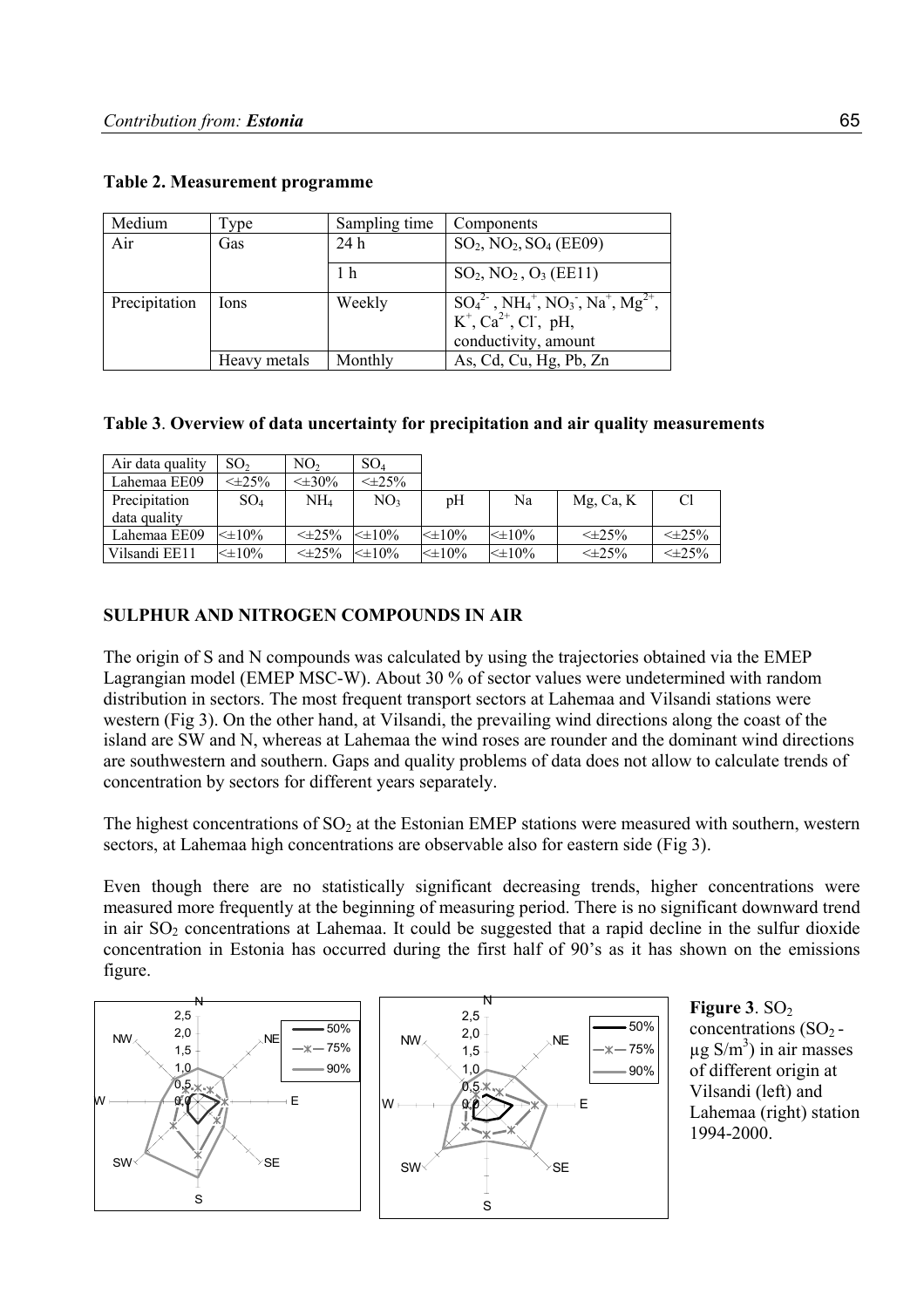The sector data for  $NO<sub>2</sub>$  show that highest concentrations exist in case of western transport of air masses. Interestingly, concentrations at Lahemaa are about twice smaller than at Vilsandi, indicating probably the influence of major shipping paths. Even though there are no statistically significant decreasing trends, the highest  $NO<sub>2</sub>$  concentrations were measured at the beginning of measuring period.



**Figure 4.** NO<sub>2</sub> concentrations ( NO<sub>2</sub>- mg N/m<sup>3</sup>) in air masses of different origin at Vilsandi (left) and Lahemaa (right) station 1994-2000.

The measuring method for  $NO<sub>2</sub>$  was changed at the end of 1998. Parallel measurements reveal that the older method overestimated  $NO<sub>2</sub>$  concentrations. Time series have not been corrected yet due to an intention to introduce automated measurements.

#### **MAIN COMPOUNDS IN PRECIPITATION**

The linear decline trends of sulphate annual concentrations followed the same pattern as annual  $SO_2$ emissions. The monthly concentrations of  $SO_4^2$ , Cl, Na<sup>+</sup> and  $Ca^{2+}$  in precipitation of Estonia (18 sites of national network) reached the lowest values of the whole measuring period during the last three years.

Table 4 presents the results of statistical evaluation of trends by Mann-Kendall tests. The criterion for inclusion of data in trend analysis was 75% of time coverage. The table confirms that trends are significant for sulphate and nitrate, less significant for chloride and not remarkable for other compounds. Hereby, a statistical phenomenon of remarkable difference at certain years disturbs the calculation of trends.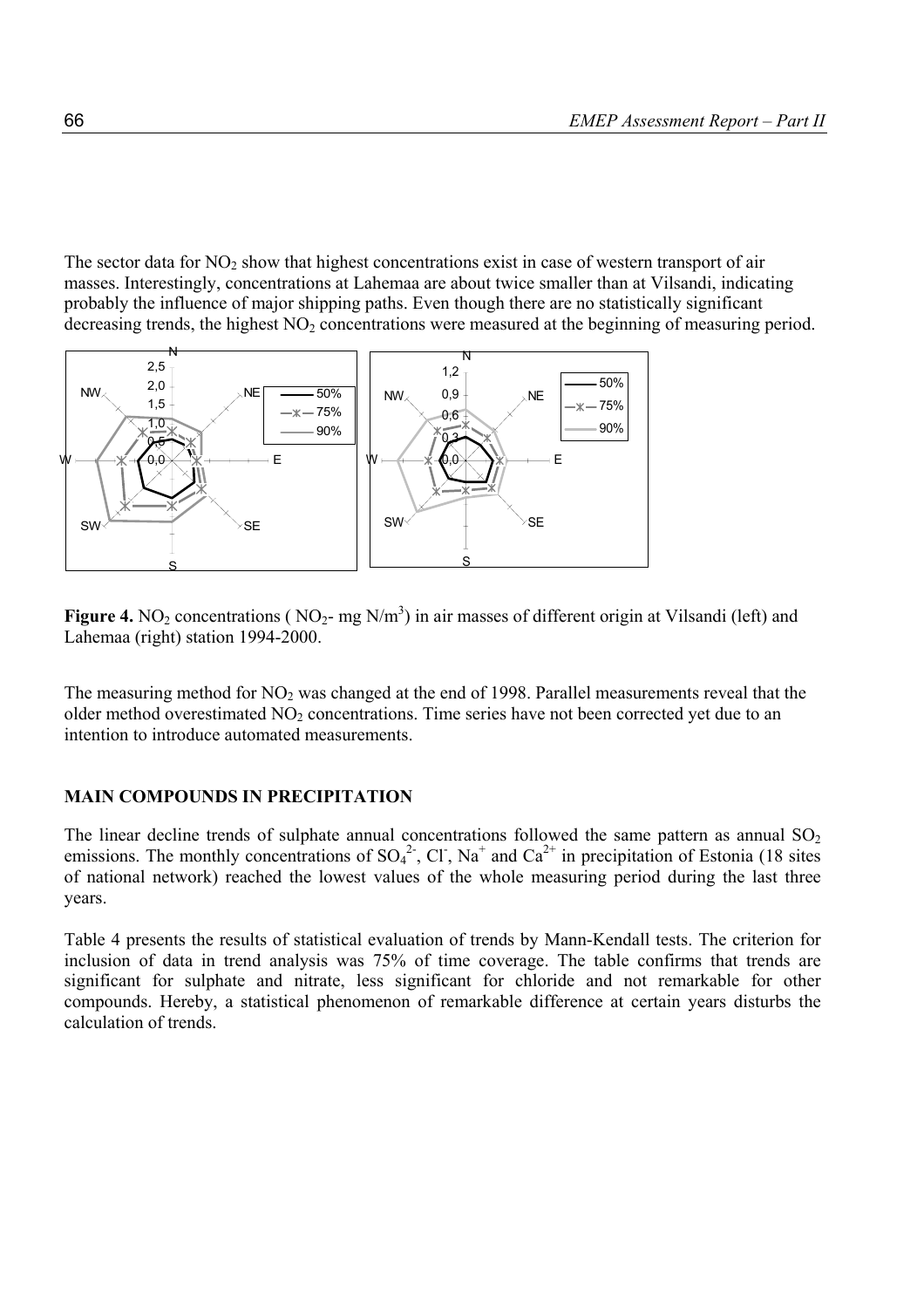|               | $\mathbf{\Omega}$<br>$SO_4$ - $S$ | $\mathbf{N}$<br><b>ATTT</b> | $\boldsymbol{\Omega}$ - $N$ | - | J. | vа |
|---------------|-----------------------------------|-----------------------------|-----------------------------|---|----|----|
| EE09-Lahemaa  | $\star$                           |                             | **                          |   |    |    |
| EE11-Vilsandi | **                                |                             | - 14                        |   |    |    |
|               |                                   |                             |                             |   |    |    |

| Table 4. Significant downward trends in precipitation during the period of 1994-2000 |  |  |  |  |  |
|--------------------------------------------------------------------------------------|--|--|--|--|--|
|                                                                                      |  |  |  |  |  |

\*\* **trend is significant at the level of 0.01** 

\* trend is significant at the level of 0.05

+ trend is significant at the level of 0.1

Figure 5 depicts the variation of S and N compounds at EMEP stations of Estonia.

The trend is especially remarkable for sulphate where concentrations fall about twice at both stations.



**Figure 5.** Variation and trends (Sen's estimate) in concentration of S (left) and N (right) compounds and at Lahemaa and Vilsandi.

The trend of pH values is presented on Figure 6. When at Vilsandi pH is increasing, at Lahemaa we can observe a slightly opposite trend.



**Figure 6.** Variation and trends (Sen's estimate) in pH of precipitation at EMEP stations.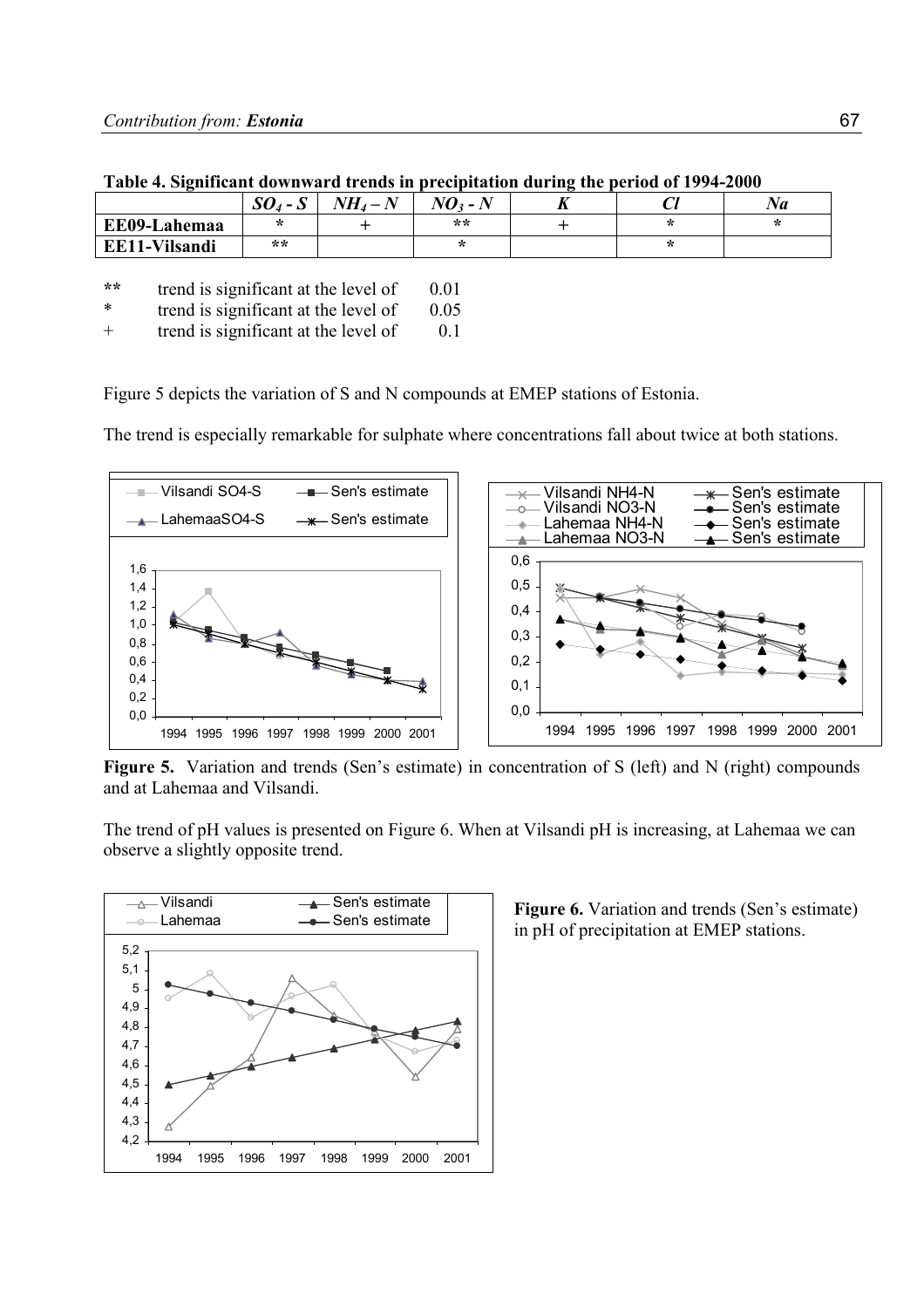It reveals from the meteorological data for the measurement period that, compared to the average of the period of 1961-2000, that the last 15 years have been relatively warm and rich in precipitation. Although the concentration of pollutants in precipitation depends on the amount of precipitation, precipitation load is heavier in years with bigger precipitation.

Figure 7 shows that significant variations in precipitation amounts occurred within years under analysis. Thus, deposition trends were not analysed.



**Figure 7.** Variation of precipitation amounts (mm) at EMEP stations of Estonia.

Deposition loads of N and S compounds in Estonia vary significantly. Figure 8 shows the deposition loads of named compounds for all Estonia utilizing the results of the precipitation chemistry network for the last three years.

The map of sulphur deposition shows that heavier loads occur in North-East Estonia, which used to be the result of the emissions from power plants (see map on page 2). Nitrogen compounds are higher not only in North-east Estonia but also in South and West Estonia, which seems to be associated with long range transport of pollution from Europe.



**Figure 8.** Total sulphur (mg S/m2 yr, left) and nitrogen (oxi+red, mg N/m2 yr, right) deposition in Estonia 2000 - 2002.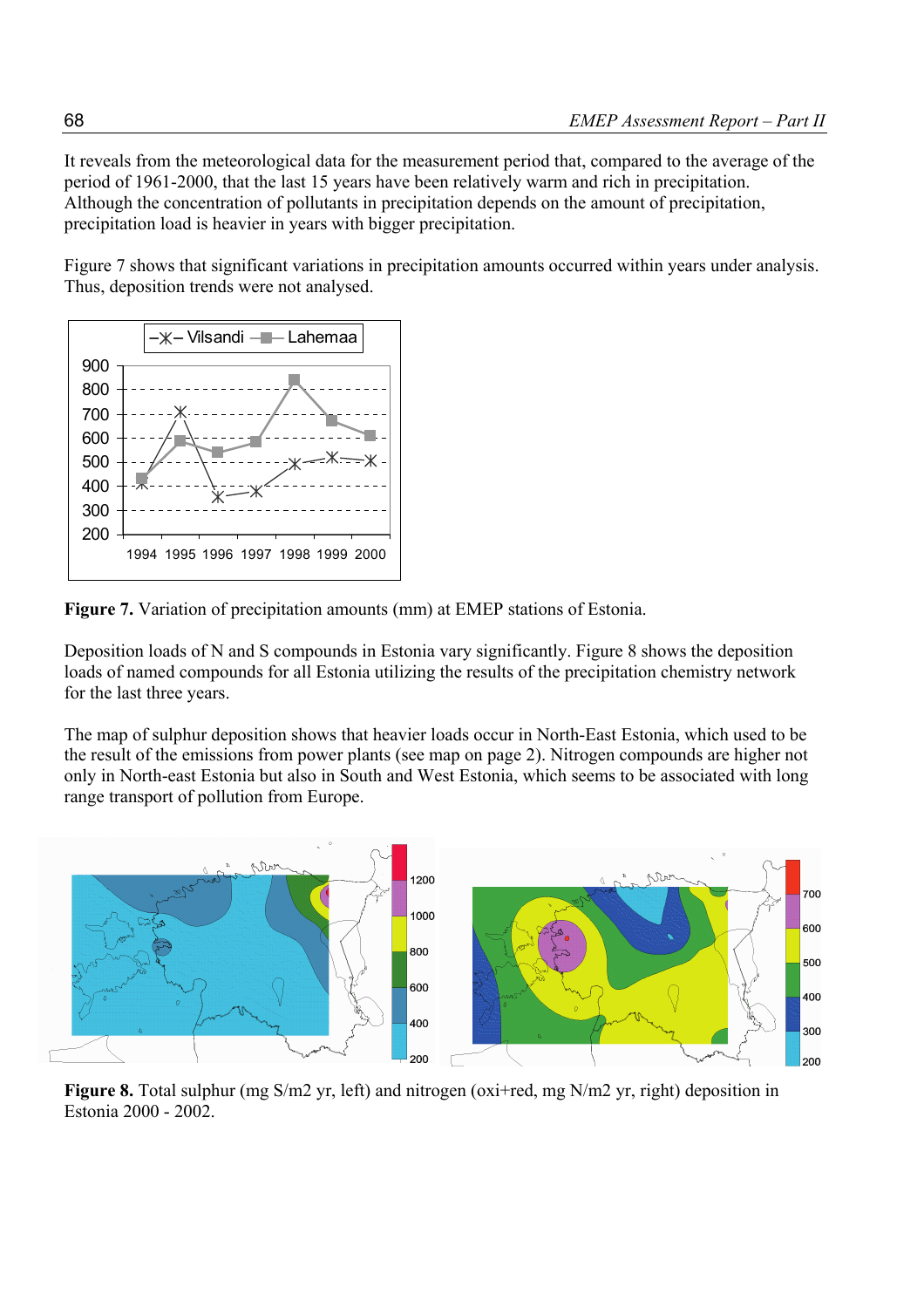# **MAIN CONCLUSIONS**

During the last twenty years there have been a considerable decline in emissions in Estonia. The reduction equals to about 60% for sulphur compounds, about 40% for NOx and about 70% for ammonia.

The drop in emissions is attributable to economic restructuring. We hope that the fact that Estonia is now a signatory to CLRTAP protocols (signed in 2000, 2001) as well as a continued economic development towards better technologies and adoption of renewable energy sources would lead to a further cut in emissions.

The existing gaps and unknown quality of air and precipitation data does not allow to use the data on pollution levels generated before 1994.

The fall in emissions in Estonia and incoming pollution was especially remarkable in the beginning of the 90's. Unfortunately, there are no proven data about air and precipitation compounds. Sector analysis shows that pollution is mostly transport to Estonia from West and South.

The analysis of precipitation data at Lahemaa shows that in contrast to the European trend there is an upward trend in values of hydrogen ions in Estonia. The reason for the measured upward trend is probably the reduction in emissions of alkaline dust from local power plants and a cement factory. However, the downward trend of pH is normalizing the ecological situation in bogs of North-East Estonia where earlier peat growth was stopped due to alkalization.

The reduction in the concentrations of main compounds of precipitation is especially remarkable in case of sulphate where the concentration falls by factor of two. The variation of concentrations of nitrogen compounds shows a slight downward trend for oxides and almost stable level for ammmonia. Big variation in precipitation amounts during 1994-2000 does not allow calculating the trends for deposition loads of pollutants.